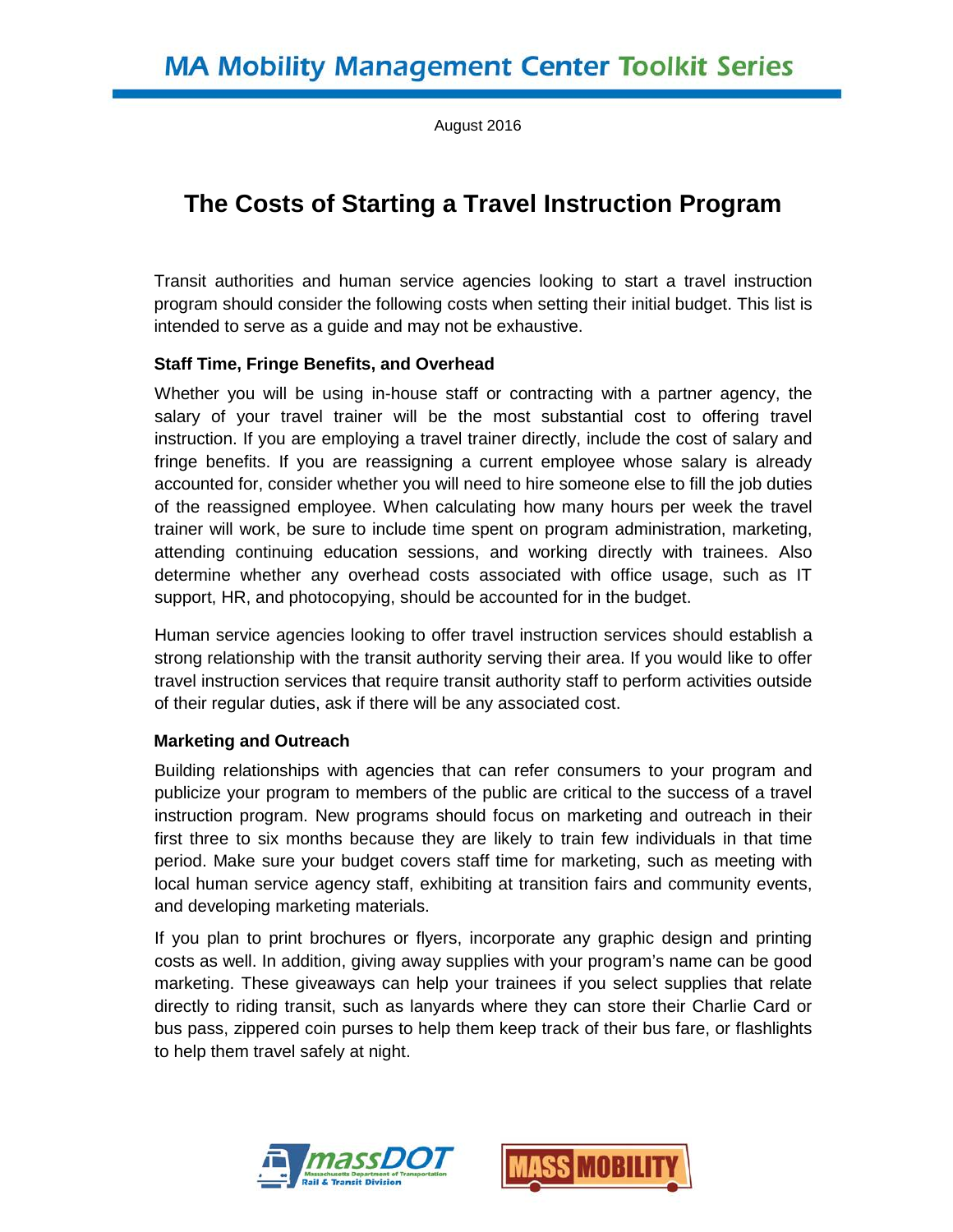## **Technology in the Field**

Travel trainers should have a cellphone that they can use to contact trainees and that they carry with them in the field in case of emergency. Many programs pay for a work phone for travel trainers.<sup>[1](#page-1-0)</sup> Where possible, programs should also pay for an iPad or Tablet so that travel trainer can record field notes and do other work when they have downtime in the field.

## **Travel**

Most programs ask trainees to pay their own fare, but be sure to budget for bus fare if you plan on paying for trainees. Travel trainers ride the bus during travel training sessions, but often have to drive to get to trainees' homes for intake or to access the bus route they will be training on. Whether the trainer will be using a company car or receiving mileage reimbursement for a personal vehicle, account for any associated costs, including parking. If possible, include funding for the travel trainer to travel to professional development activities, such as Massachusetts Travel Instruction Network meetings and national conferences such as the annual Association of Travel Instruction conference.

## **Tools for Teaching**

Travel trainers often create individualized tools for trainees, such as a cue book with images of the landmarks a trainee will see along their route or a highlighted schedule to help a trainee keep track of what time to go to the bus stop. Helpful supplies could include a laminator and binders. Travel trainers will need a camera or a phone to take pictures of key landmarks and intersections.

#### **Insurance**

Check to see whether your current insurance policy covers any liability for incidents that might occur in the field while travel training. Talk to your agency's insurance representative about whether your organization and/or your travel trainers need any additional coverage, such as a professional liability policy.

## **USEFUL CONTACT INFORMATION**

Please contact [rachel.fichtenbaum@state.ma.us](mailto:rachel.fichtenbaum@state.ma.us) for additional information on starting a new travel instruction program in Massachusetts. For additional resources, please visit [http://www.massdot.state.ma.us/transit/MobilityManagementCenter/Resources/](http://www.massdot.state.ma.us/transit/MobilityManagementCenter/Resources/TravelInstruction.aspx) [TravelInstruction.aspx.](http://www.massdot.state.ma.us/transit/MobilityManagementCenter/Resources/TravelInstruction.aspx)

<span id="page-1-0"></span> $1$  One travel trainer whose program did not offer a work phone got a free phone number from Google to use for work-related calls.